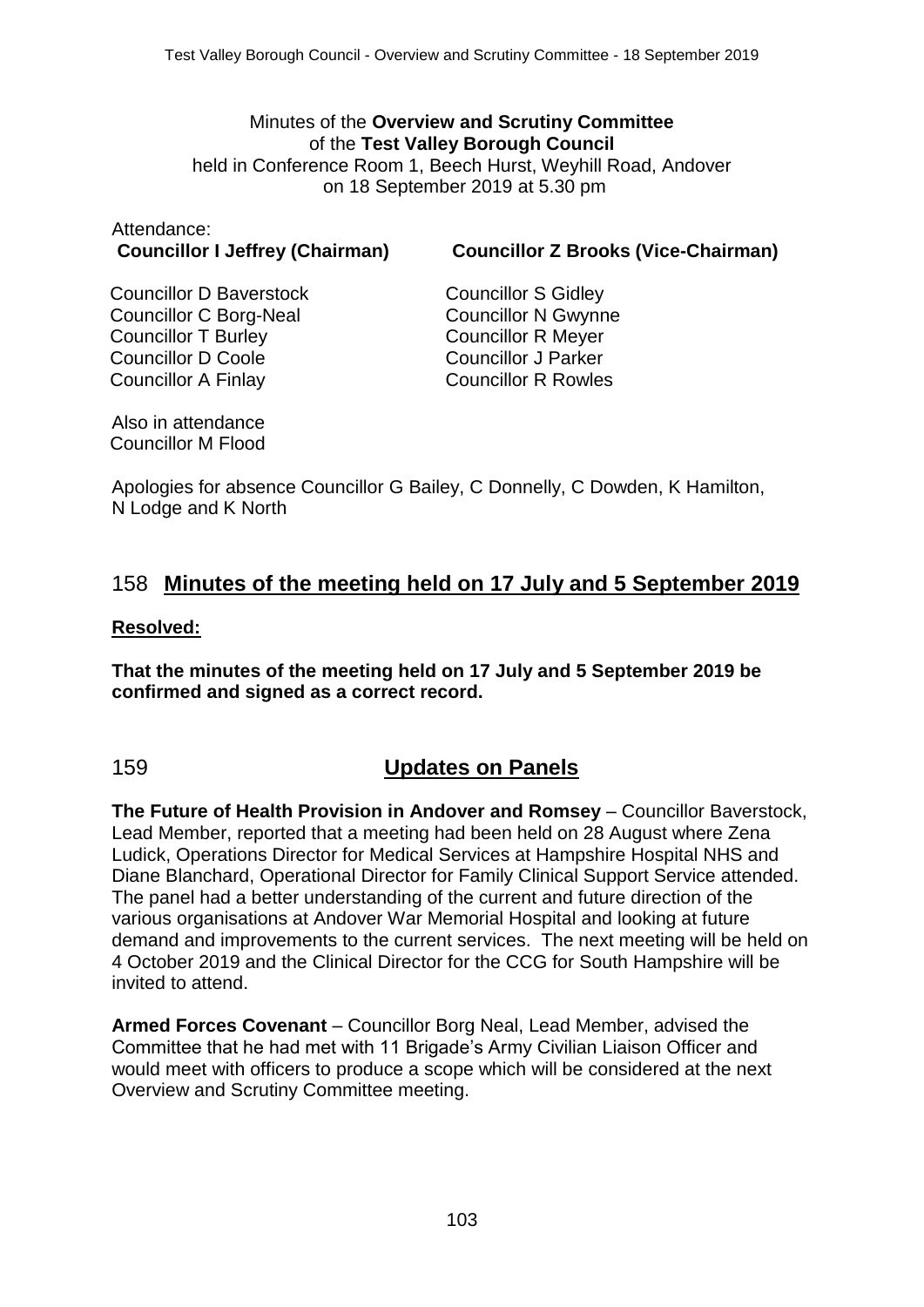**Council Tax Support Scheme Panel – Recommendations from the panel were** endorsed and approved by Cabinet on 11 September 2019. Changes to the scheme are now out for an 8 week consultation and an update report will be presented to the Committee in November.

The Committee agreed to establish a Climate Emergency Working Group following the decision by Council to declare a 'Climate Emergency' and request Overview and Scrutiny Committee to establish a cross party working group. The working group would aim to produce an action plan for Council to consider in 6 months time.

#### **Resolved:**

**That a Climate Emergency Working Group be established comprising Councillor Jeffrey (Lead Member) together with Councillors Andersen, Brooks, Cooper, Drew, C Dowden, Gwynne, Lodge, Rowles and Councillor Johnston, (as Environmental Portfolio Holder)**

# 160 **Appointment to Budget and Audit Panels**

Consideration was given to the memberships of the Audit and Budget panels.

#### **Resolved:**

- **1. That the membership of the Audit Panel comprise of Councillor Carl Borg-Neal (Lead Member) together with Councillors Bailey, Burley, Cross and Gwynne.**
- **2. That the membership of the Budget Panel comprise of Councillor Brooks (Lead Member) together with Councillors Baverstock, Lodge, Matthews, Mayer and Parker.**

# 161 **Annual Report on Complaints**

Consideration was given to a report which set out the complaints under the Council's formal procedure in the year 2018/19. The Chief Executive and Services together dealt with 204 complaints under the procedure and the Local Government and Social Care Ombudsman (LGSCO) made preliminary enquiries about 7 complaints relating to the Council and began an investigation into 2 of these for the year ended 31 March 2019.

This year saw an increase of 15 complaints in the number of complaints received from the previous year (189 in 2017/18). The number of complaints increased slightly this year after a decrease last year. The number remains relatively stable, despite the increase in housing and population in the borough.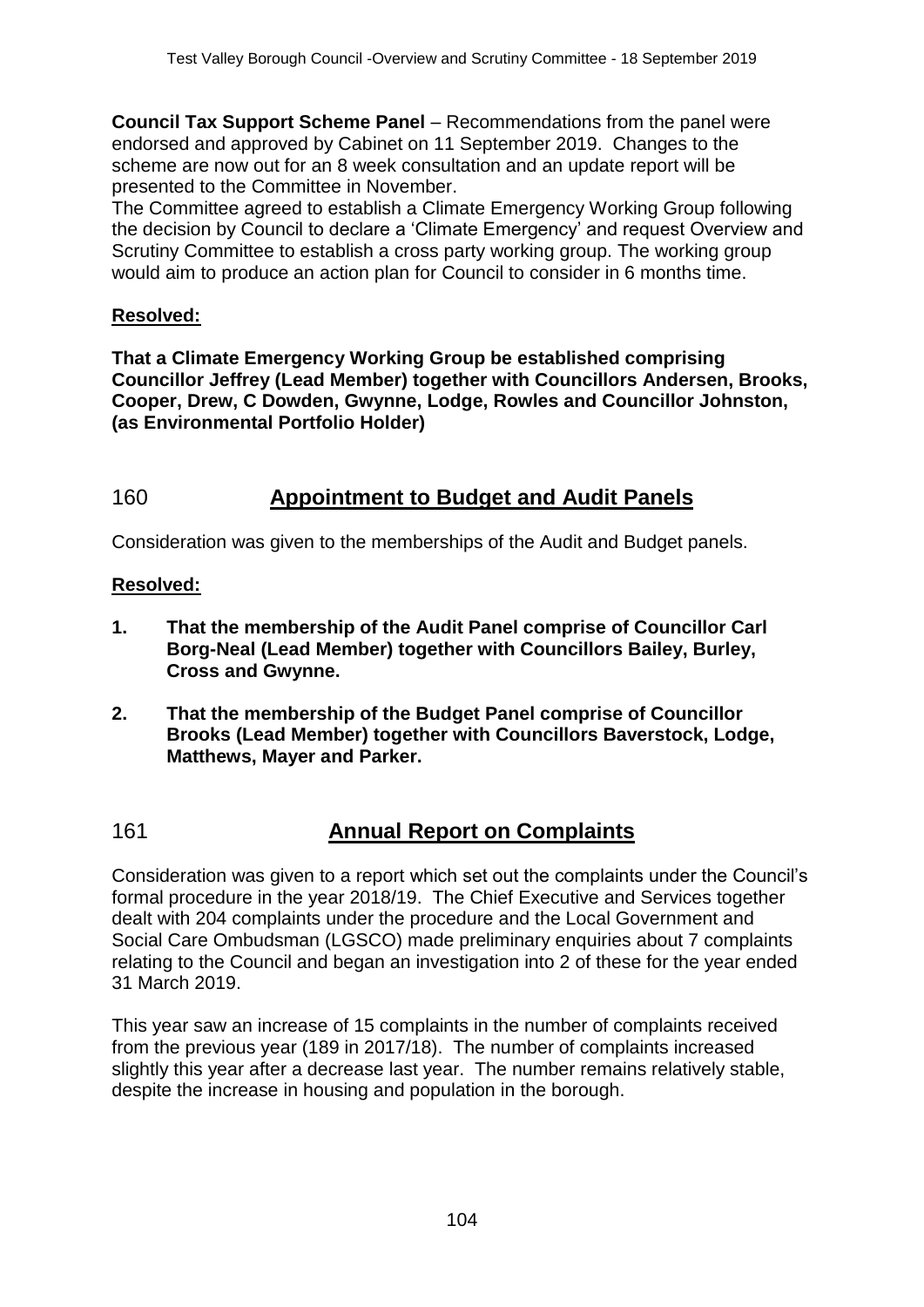Heads of Service continue to be encouraged to escalate a complaint to the Chief Executive if required, in the interests of efficiency and the Council continues to signpost complaints to the LGSCO as recommended. Complaints are also occasionally raised via social media channels including Twitter and Facebook which continue to be monitored by both CSU and the Communications Team. They respond to Twitter enquiries and monitor Facebook messages, directing complainants to the complaints process where necessary.

The consistency of complaints reporting suggests that the complaints process continues to work effectively. Where necessary, trends are identified and managed by individual Services. The Complaints and Communications Officer will continue to work closely with Services to identify ways to effectively manage and resolve complaints.

#### **Resolved:**

**That the annual report be considered and endorsed.**

# 162 **The Annual Internal Audit Report 2018-19**

Consideration was given to the Annual Internal Audit Report 2018-19 which provided an overview of the internal audit work covering the financial year 2018-19 and the results of an external assessment of conformance with the Public Sector Internal Audit Standards.

The overall opinion of the Shared Internal Audit Partnership Manager was that a substantial level of assurance could be given that there was a generally sound system of internal control, designed to meet the Council's objectives, and that controls were being applied consistently.

This opinion was qualified as a result of an external assessment of conformance with the Public Sector Internal Audit Standards (PSIAS) which highlighted 8 areas of non compliance as they impact upon the Annual Audit Opinion however the assessor did note the positive impact the Internal Audit team had on the organisation and the value placed on it. In addition, three areas of good practice were noted in relation to Risk Management, Corporate Performance Management and individual Audit Assignment Reporting.

#### **Resolved:**

- **1. That the work performed by the internal audit team over the previous year (April 2018-March 2019) be endorsed.**
- **2. That the results of the External Public Sector Internal Audit Standards (PSIAS) assessment be accepted and progress on the Action plan to address the areas of non-conformance identified, as shown in Annex a to the report, be endorsed.**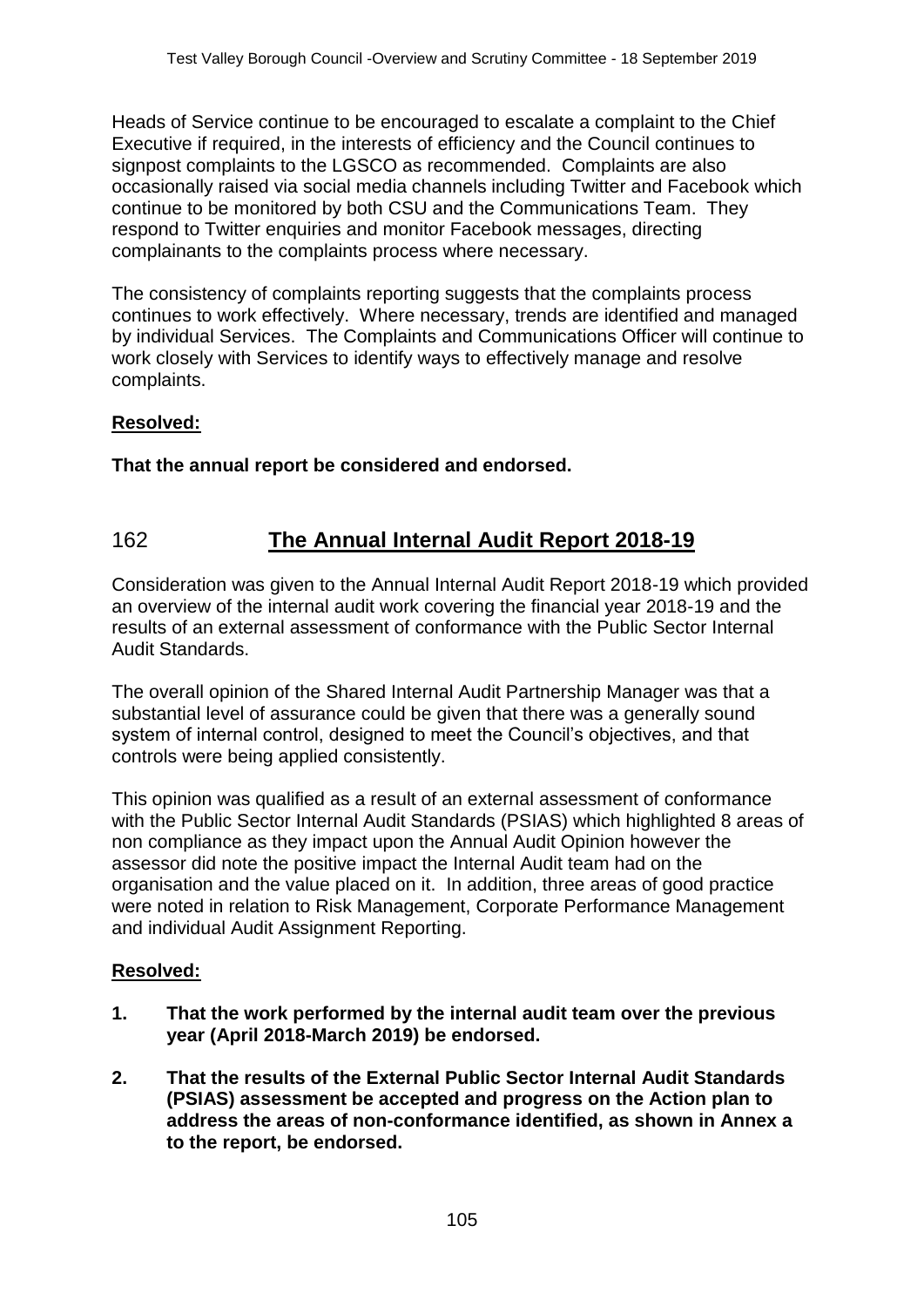# 163 **Work Programme Report**

Consideration was given to a report by Mr Ferrier, Corporate Director which outlined the outputs from the discussions at the Overview and Scrutiny annual 'Away Day'.

The Committee had held its latest annual 'Away Day' on 13 July at Longstock Village Hall. The purpose of the event was to allow Members to undertake overview and scrutiny related training and to develop their work programme for the year and beyond. Cabinet had also requested that the Overview and Scrutiny Committee take part in four 'reviews' which they had instigated and to co-ordinate a review into reducing the impacts of climate change.

The proposed areas for inclusion in the Committee's Work Programme are;

#### Council Proposals

Reducing the impacts of climate change (including):

- The reduction of the amount of waste going into the waste stream through behavioural change and the potential use of 'nudge' tactics
- The current verge cutting regime in the Borough and potential links to 'rewilding'
- Making the Local Plan more environmentally friendly

Cabinet Proposals

- Review of the Council's Key Performance Indicators
- Review of the Economic Development Strategy and Action Plan
- New Neighbourhoods Review

Others

- The promotion of healthy life styles linked to Sport and Recreation
- Planning Enforcement and its 'effectiveness' to be included within the Member Development Programme
- Rules for Self Build to be referred to the Planning Advisory Panel

Roundtable discussions

- Our approach to communications
- Partnership working with the Police and the CSMG
- Review of the Area Planning Committee 'pilot'
- Mapping of youth service type provision
- Housing Strategy (including social/affordable housing)

A rural community planning discussion was held prior to this meeting and a review of health provision in Romsey and Andover has already been scoped and agreed by the Committee. A decision to undertake a review of the Council's obligations under the Armed Forces Covenant has also been made and there are slots in the work programme for Portfolio Holder briefings.

#### **Resolved:**

#### **That the proposals for inclusion in the Committee's rolling work programme be approved.**